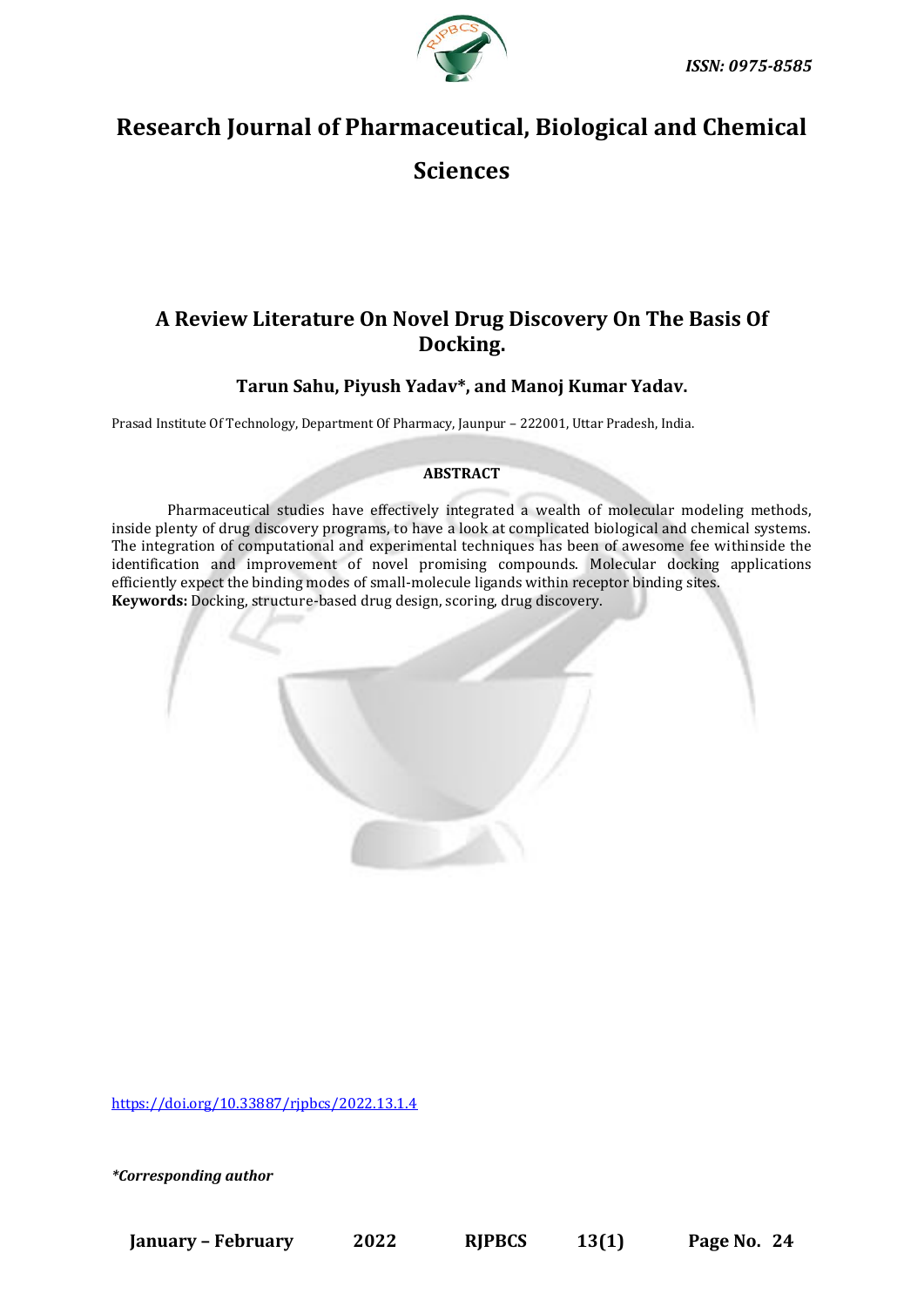

#### **INTRODUCTION**

#### **Drug discovery**

The process by which a new drug is brought to market stage is referred to by a number of names most commonly as the development chain or "pipeline" and consists of a number of distinct stages. Broadly it can begrouped under two stages Preclinical and the Clinical.Subsequently, the drug goes through many phases ofclinical development in humans. In the clinical phase, thedrug is administered to human volunteers.

#### **Computer aided drug discovery**

Computer-aided tactics had been extensively utilized in pharmaceutical studies to enhance the performance of the drug discovery and improvement pipeline. T'o become aware of and layout small molecules as clinically powerful therapeutics, diverse computational techniques had been evaluated as promising strategies, relying at the motive and structures of interest. Both ligand and structure-primarily based totally drug layout tactics are effective technologies, which may be implemented to digital screening for lead identity and optimization [1, 2].



**Figure 1: Steps involved in computer aided drug discovery.**

#### **Docking**

Docking is a way which anticipates the favored orientation of ligand in opposition to receptor (Protein) to make a stable complex. Favored orientation in all likelihood applied to expect the power of connection or binding affinity amongst ligand and protein through using scoring functions. Docking is regularly applied to count on the binding orientation of drug applicants in opposition to protein objectives so that you can expect the affinity and interest of the drug [1]. Therefore, docking performs a pivotal role withinside the drug layout and discovery method. The fundamental purpose of molecular docking is to computationally simulate the molecular identity method and achieve an optimized conformation in order that the loose power of average machine is minimized. The method of discovery of a brand new drug is a completely hard task. Modern drug discovery is particularly primarily based totally In-silico–chemico organic approach. Use of computer aided strategies in drug discovery and improvement method is unexpectedly gaining popularity, implementation and appreciation [3, 4].

#### **Docking in novel drug discovery**

The opportunities provided via way of means of molecular docking in drug discovery are nicely established. However, docking offers intrinsic obstacles that restrict its prediction performances, the maximum applicable being mentioned withinside the preceding section. Although docking has been used as a standalone technique for drug design, it's miles now frequently incorporated into workflows that encompass different computational methods, inclusive of ligand-based, structure-based, and AI approaches. This enables to account for a number of the maximum applicable barriers characterizing this structure-primarily based totally technique [5, 6].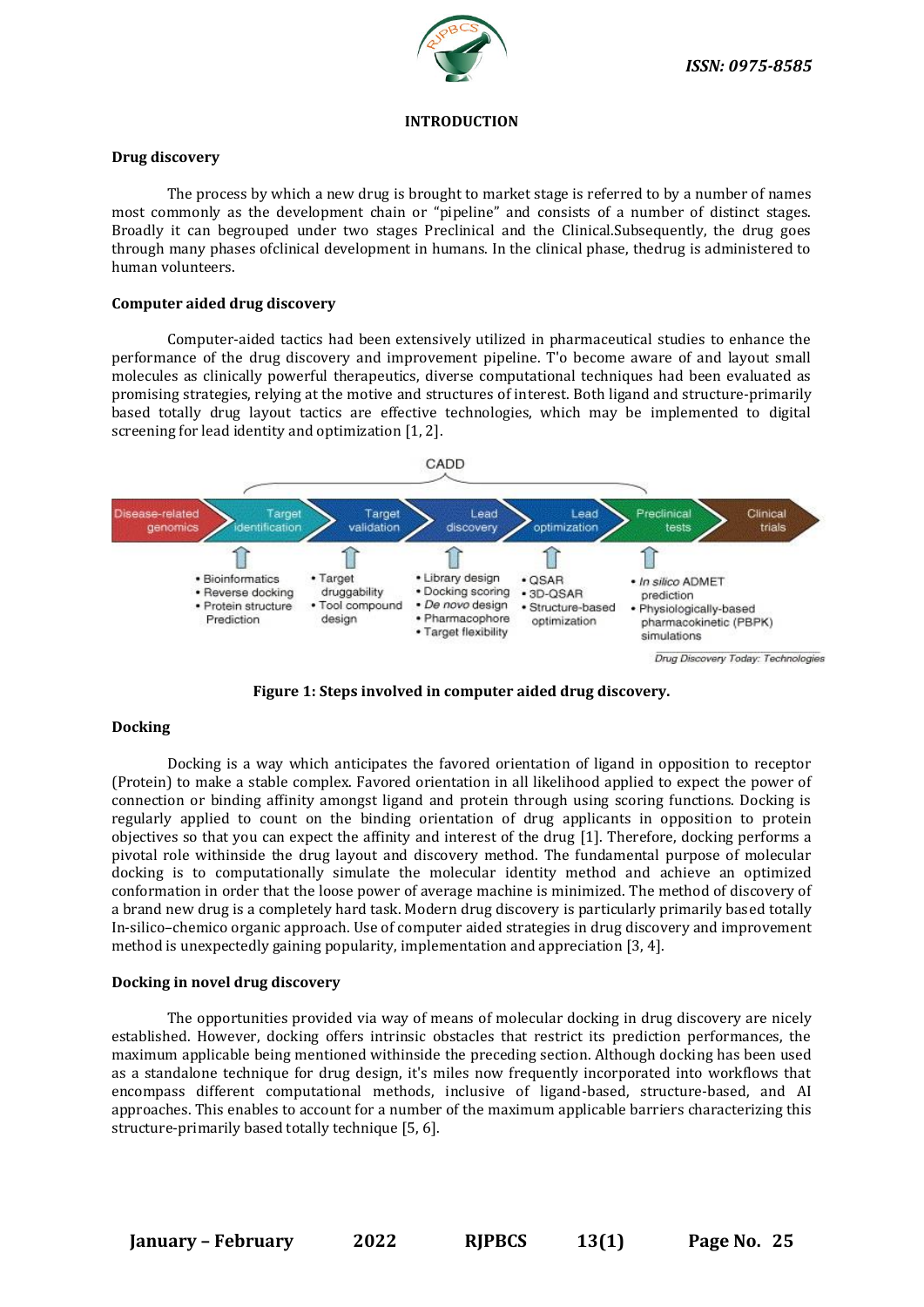

#### **Types of docking methods**

**Rigid ligand and rigid receptor docking**: When the ligand and receptor are both treated as rigid bodies, the search space is very limited, considering only three translational and three rotational degrees of freedom.

**Flexible ligand and rigid receptor docking**: For systems whose behavior follows the induced fit paradigm, it is of vital importance to consider the flexibilities of both the ligand and receptor since in that case both the ligand and receptor change their conformations to form minimum energy perfect-fit complex.

**Flexible ligand and flexible receptor docking**: Various methods are currently available to implement the receptor flexibility. The simplest one is so-called "soft-docking". This method may not include adequate flexibility. Nevertheless, it has the advantage of computational efficiency as the receptor coordinates are fixed, simply by adjusting van der Waals parameters.

**Local Move Monte Carlo sampling for flexible receptor docking**: Local move (also referred to as 'window move') starts with changing one torsion angle (called the driver torsion) followed by the adjustment of the six subsequent torsions to allow the rest of the chain to remain in its original position while preserving all bond lengths and bond angles [7, 8].

#### **Processes of docking**

To expect the viable conformation of the binary complex, every docking software makes use of a particular search algorithm and to assign a numerical health cost to the computed protein-ligand conformation distinct scoring capabilities are utilized. Scoring capabilities also are precious which will optimize and ranks first-rate poses of the docking. The scoring feature must be rapid sufficient to permit its utility to a massive quantity of potential.

- **A) Search algorithm:** In the conformational seek, structural parameters of the ligands, along with torsional (dihedral), translational and rotational ranges of freedom, are incrementally modified. Conformational search algorithms carry out this challenge via way of means of making use of specific methods. Three [9] the identity of molecular capabilities and adjustments in compounds, in an effort to enhance the efficiency are the hard problems to understand. The docking system can be appeared as a multi-step system wherein every step introduces one or extra extra ranges of complication [10]. Accurate structural modeling and accurate prediction of hobby are the aspirants of docking studies. The seek algorithms used to are expecting doable conformations of the complicated are described via way of means of a hard and fast of guidelines and parameters. In phrases of the power of the ligand and/or the receptor, docking algorithms may be categorised in massive sets: rigid-frame and bendy docking which can be primarily based totally on specific forms of algorithms.
- **B) Scoring functions**: Docking algorithms expect some of orientations (poses) for the ligand withinside the biding site. The assessment and rating of envisaged ligand conformations are performed with the aid of using a few approximate mathematical capabilities called scoring capabilities. There are 3 critical packages of scoring capabilities in molecular docking: ligand binding mode identification, binding affinity prediction, and digital database screening. An correct scoring feature might carry out similarly nicely on every of them. The layout of steady and dependable scoring capabilities is vital. Generally, unfastened-electricity estimation strategies are used withinside the improvement of scoring capabilities of the protein ligand docking complexes. Enthalpic and entropic results additionally play critical roles in ligand-binding events. The unfastened electricity perturbation procedures considers an additive equation of numerous additives of binding [11, 12].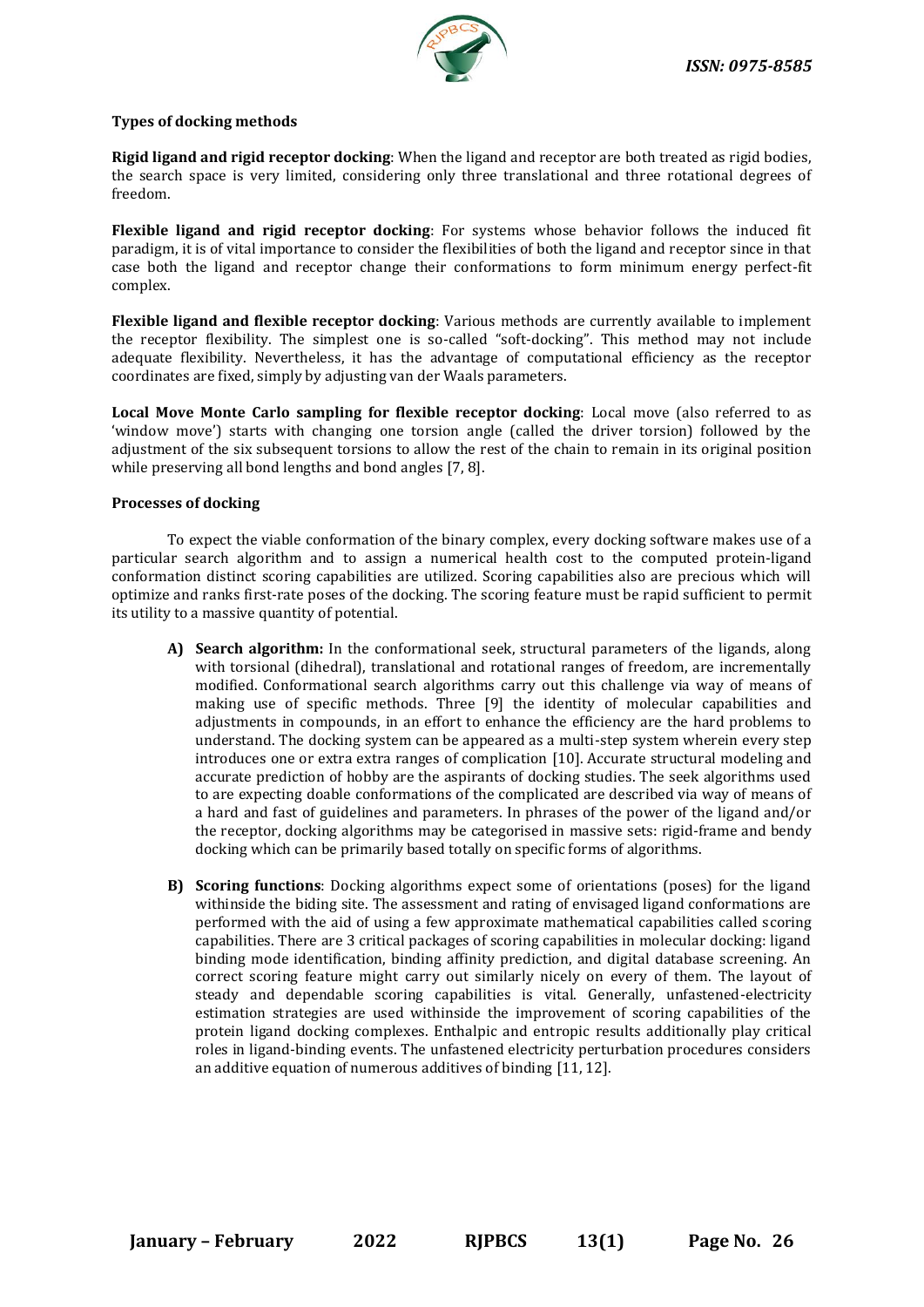



**Figure 2: Process of molecular docking**

#### **Software's used in docking [13]**

| <b>Tool</b>                                                                                               | <b>Platform</b>                                            | <b>Availibility</b>                                      | <b>Accepted format</b>                | Primary<br>application                                            |
|-----------------------------------------------------------------------------------------------------------|------------------------------------------------------------|----------------------------------------------------------|---------------------------------------|-------------------------------------------------------------------|
| AutoDockTools                                                                                             | Standalone:<br>Windows, Linux,<br>MacOS                    | Pre-compiled and<br>source code Free<br>for academic use | Proprietary (DLG)                     | AutoDock                                                          |
| DockingServer<br>Jmol- and<br>VMD-based                                                                   | Web-based,<br>platform<br>independent                      | Commercial<br>product, limited<br>free use               | <b>PDB</b>                            | AutoDock                                                          |
| LIGPLOT Stand<br>alone                                                                                    | Windows, Linux                                             | Pre-compiled Free<br>for academic use                    | PDB, Proprietary<br>(HHB, NNB)        | <b>PDB</b>                                                        |
| Imol- and<br>PyMol-based                                                                                  | Web-based,<br>platform<br>independent Free<br>for everyone | Free for everyone                                        | PDB, Proprietary<br>(DLG)             | Any ligand<br>docking program<br>with output in the<br>PDB format |
| ViewDock,<br>Chimera-based<br>Standalone                                                                  | Windows, Linux,<br>MacOS                                   | Pre-compiled and<br>source code                          | PDB, MOL2,<br>Proprietary<br>(MORDOR) | <b>DOCK</b>                                                       |
| vsLab, VMD-based<br>Standalone: Linux,<br>MacOS Source code<br>Free for everyone<br>PDB, MOL2<br>AutoDock | : Linux, MacOS<br>Source                                   | Source code Free<br>for everyone                         | PDB, MOL2                             | AutoDock                                                          |

#### **CONCLUSION**

Docking simulations assist within side the improvement of pharmaceutical studies which cuts the good deal of the price and efforts worried in conventional drug discovery. Virtual screening on protein templates offer an possibility for de novo identity of ligands without biased from acknowledged hits. A massive wide variety of seek algorithms were advanced for you to put in force flexibilities of ligands and/or proteins to achieve an appropriate pose of the complexes. The consequences acquired utilizing, the hunt methodologies, hired with the aid of using special docking programs, are notably established upon the device selected for study. Therefore, we ought to be careful concerning the selection of the set of rules for docking. The interaction among docking and scoring capabilities within reason complex, however it's miles frequently less complicated to provide dependable fashions of sure ligands than to differentiate proper ligands from false positives. Despite significant hobby and enhancements, the

**January – February 2022 RJPBCS 13(1) Page No. 27**